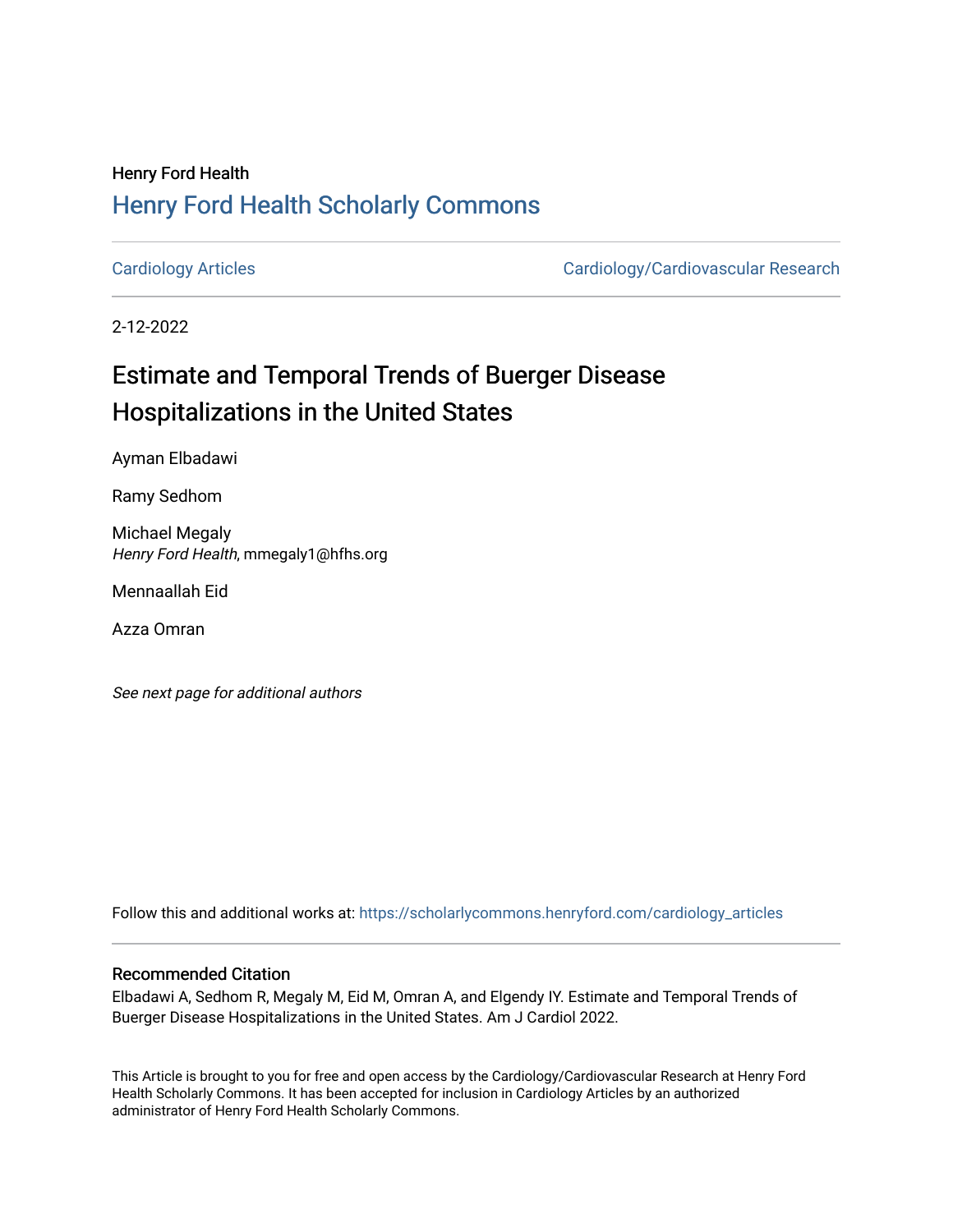### Authors

Ayman Elbadawi, Ramy Sedhom, Michael Megaly, Mennaallah Eid, Azza Omran, and Islam Y. Elgendy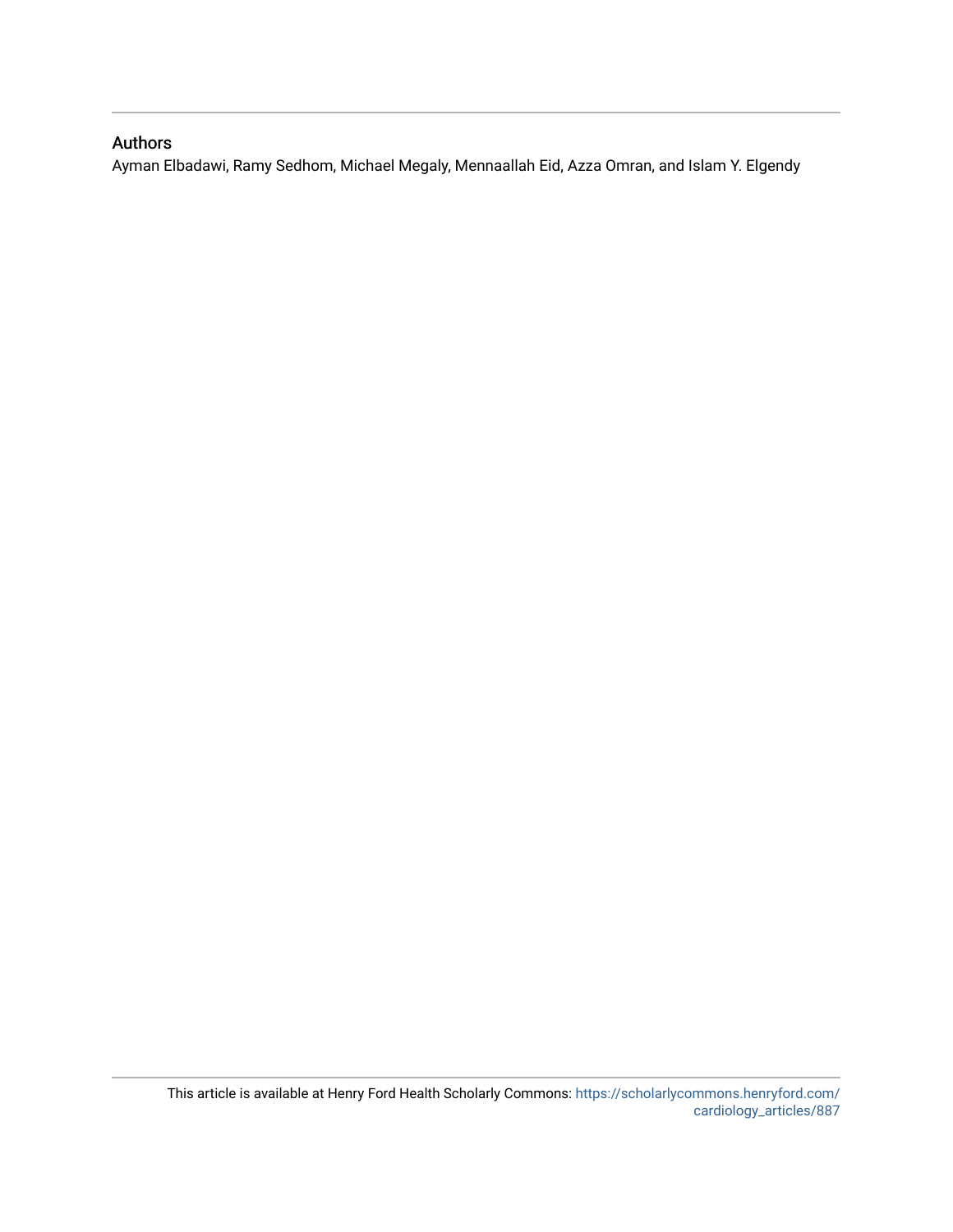## ARTICLE IN PRESS

### Estimate and Temporal Trends of Buerger Disease Hospitalizations in the United States

Buerger disease, also known as thromboangiitis obliterans, is a nonatherosclerotic inflammatory segmental vascular disease which commonly involves small- and medium-sized blood vessels. $<sup>1</sup>$  $<sup>1</sup>$  $<sup>1</sup>$  The disease, which was</sup> first described in 1879, has a very strong association with tobacco use.<sup>1</sup> Nevertheless, the etiology and exact pathophysiology of the disease remain unknown. $3$  Because of similarities in clinical presentation with atherosclerotic and other inflammatory vascular diseases, Buerger disease commonly poses a clinical conundrum.<sup>[4](#page-3-3)</sup> The disease has a strong predilection for certain demographics, including young age and male gender as well as certain ethnic groups including Asians and Ashkenazi Jews.<sup>[3](#page-3-2)</sup> The prevalence of Buerger disease varies geographically, with much higher prevalence among middle- and far-Eastern countries However, contemporary reports regarding the current disease burden, particularly in the United States (US), are lacking. We investigated a large national database to estimate the contemporary national burden of hospitalized patients with Buerger disease.

The data source for this analysis is the National Inpatient Sample (NIS) database. The NIS is part of the Healthcare Cost and Utilization Project, sponsored by the Agency for Healthcare Research and Quality. $5$  The NIS is the largest inpatient care database in the US. Since 2012, the NIS represents a sample of 20% discharges from all US hospitals.<sup>[5](#page-3-4)</sup> The NIS provides a weight variable for estimating national statistics. The NIS reports data using the International Classification of Diseases, Tenth Edition (ICD-10) from October 2015 onward.

The NIS database was queried from October 2015 to December 2018 for hospital admissions for patients with Buerger disease. Patients with Buerger disease were identified using 2 search approaches: (1) hospitalized patients with ICD-10 diagnostic code for Buerger disease; and (2) hospitalized patients for lower extremity

amputation, excluding those aged >50 years, diabetics, and encounters for trauma or external injury. The main outcome was the national estimate of hospitalized patients with Buerger disease during the study period. The temporal trends in the number of hospitalized patients with Buerger disease were also reported. Temporal trends were analyzed using linear regression analyses. The baseline characteristics for patients with Buerger disease were compared with hospitalized patients with peripheral vascular disease (PVD) during the study period. $6$ Associations were considered significant if the  $p \le 0.05$ . All analyses were conducted using SPSS software (IBM SPSS Statistics for Windows, Version 28.0, IBM Corp, Armonk, New York).

During the study period from October 2015 to 2018, there were 106,988,850 inpatient admissions, of which 18,650 with Buerger disease (9,845 with ICD-10 diagnostic code for Buerger disease and 9,040 admissions with lower extremity amputations presumably secondary to Buerger disease). There was no change in temporal trends during the study years (6,400 in 2016 vs 6,145 in 2018,  $p_{\text{trend}} = 0.43$ . Compared with patients with PVD, patients with Buerger disease were younger in age  $(45.8 \pm 16.5 \text{ years} \text{ vs }$ 71.5  $\pm$  12.5 years, p <0.001), less likely women (38.5% vs 44.7%, p  $\leq$ 0.001), and less likely Whites (70.4%) vs  $75.4\%$ , p <0.001). Patients with Buerger disease had lower prevalence of chronic heart failure, chronic kidney disease, chronic lung disease, and hypertension [\(Table 1\)](#page-3-6).

Previous studies have suggested that the prevalence of Buerger disease in Western countries is  $\sim 0.5\%$  to 5.6%, with some reports of decreasing new cases in these countries recently. $\frac{1}{1}$  $\frac{1}{1}$  $\frac{1}{1}$  However, contemporary data are lacking regarding the current disease burden in the US. Our results showed that the national estimate for admissions with Buerger disease was 18,650 admissions between October 2015 to December 2018. Moreover, admissions with Buerger disease represented  $\sim 0.3\%$  of all admissions with PVD during the study period, which represents a decrease compared with previous reports.<sup>1</sup> Consistent with previous reports, patients with Buerger disease were younger, women, and less likely White compared with patients with  $PVD.$ <sup>[1](#page-3-0)</sup>

The low prevalence of Buerger disease in this analysis could suggest a reduction in the disease burden in the US. Tobacco use plays an importaant role in the pathophysiology of Buerger disease. The proportion of smokers has decreased in the US from 20.9% in 2005 to 14.0% in 2019, which could have contributed to the decrease in the number of Buerger disease hospitalizations[.7](#page-3-7) Furthermore, there is a possibility for underestimation of the true prevalence of the condition, given the challenges in diagnosis of Buerger disease. The most accepted diagnostic criteria for Burger disease, Shionoya's criteria, are clinical. This is mainly due to the lack of identifiable biomarkers or imaging criteria that are pathogno-monic for Buerger disease.<sup>[4](#page-3-3)</sup> Although histopathologic studies can identify the pathognomonic inflammatory and thrombotic infiltrates affecting both arteries and veins, tissue biopsy is feasi-ble mainly among amputees.<sup>[1](#page-3-0)</sup>

Despite the low prevalence of Buerger disease, it carries significant morbidity and social impact on affected patients.<sup>[2](#page-3-1)</sup> Most patients are not candidates for surgical revascularization, and almost half of affected patients undergo an amputation procedure. $<sup>2</sup>$  $<sup>2</sup>$  $<sup>2</sup>$  Moreover, it carries signifi-</sup> cant disability and socioeconomic distress to the affected young patient population, with reports that 85% of patients lost their occupation after undergoing major amputation. $<sup>2</sup>$  $<sup>2</sup>$  $<sup>2</sup>$ </sup>

In conclusion, the present study confirms the low prevalence of Buerger disease among the spectrum of hospitalized patients with PVD. The present analysis is limited by the administrative nature of the database and the possibility of coding errors.

#### **Disclosures**

Dr. Elgendy has disclosures unrelated to this manuscript content including receiving research grants from Caladrius Biosciences, Inc. The remaining authors have no conflicts of interest to declare.

#### Funding

This research was funded by Cala-

0002-9149/© 2022 Elsevier Inc. All rights reserved.

https://doi.org/10.1016/j.amjcard.2022.01.014 were younger, women, and less likely drius Biosciences, Inc.